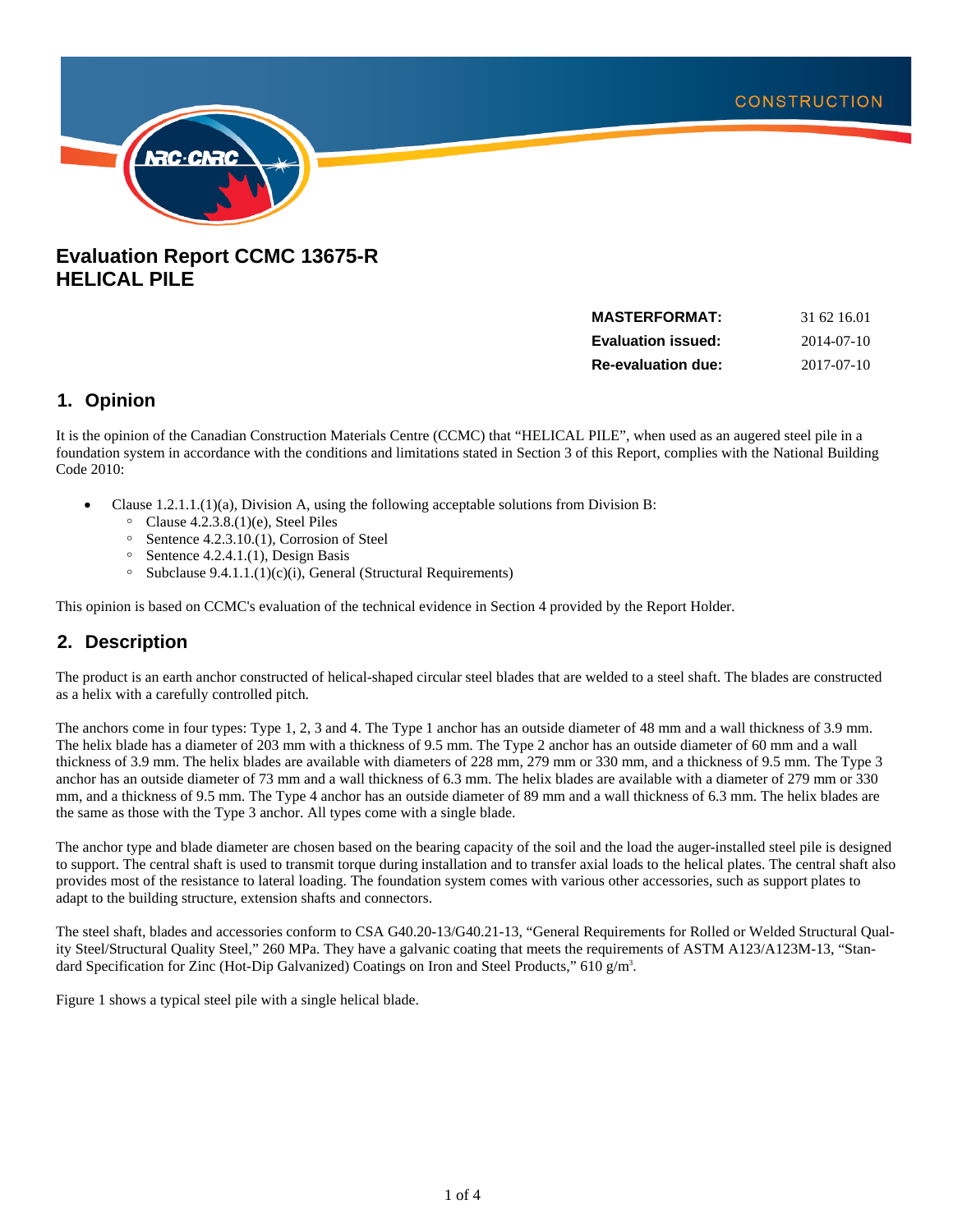

#### **Figure 1. "HELICAL PILE"**

- **1. Strut**
- **2. Helical blade**

### **3. Conditions and Limitations**

CCMC's compliance opinion in Section 1 is bound by the "HELICAL PILE" being used in accordance with the conditions and limitations set out below.

- The product may be used as part of a foundation system to support various constructions, provided that it is installed according to the manufacturer's current instructions and within the scope of this Report.
- When the product is installed in granular soil or silt, there is a direct relationship between the applied torque and the allowable compressive and tensile loads. Table 1 indicates the allowable compressive and tensile loads as a function of the applied torque.
- When the auger-installed steel pile is installed in a cohesive soil, such as clay or a soil with granular material that exceeds 200 mm in diameter, the relationship between the applied torque and the allowable compressive and tensile loads is not as predictable. When it is installed in such soils, the allowable compressive and tensile loads have to be confirmed by on-site load tests. These load tests are also required if the allowable loads need to be greater than those stated in Table 1. The tests need to be conducted under the direct supervision of a professional geotechnical engineer, skilled in such design and licensed to practice under the appropriate provincial or territorial legislation.
- In all cases, a registered professional engineer skilled in such design and licensed to practice under the appropriate provincial or territorial legislation must determine the number and spacing of the auger-installed steel piles required to carry the load. A certificate attesting to the conformity of the installation and the allowable loads for the piles must be provided.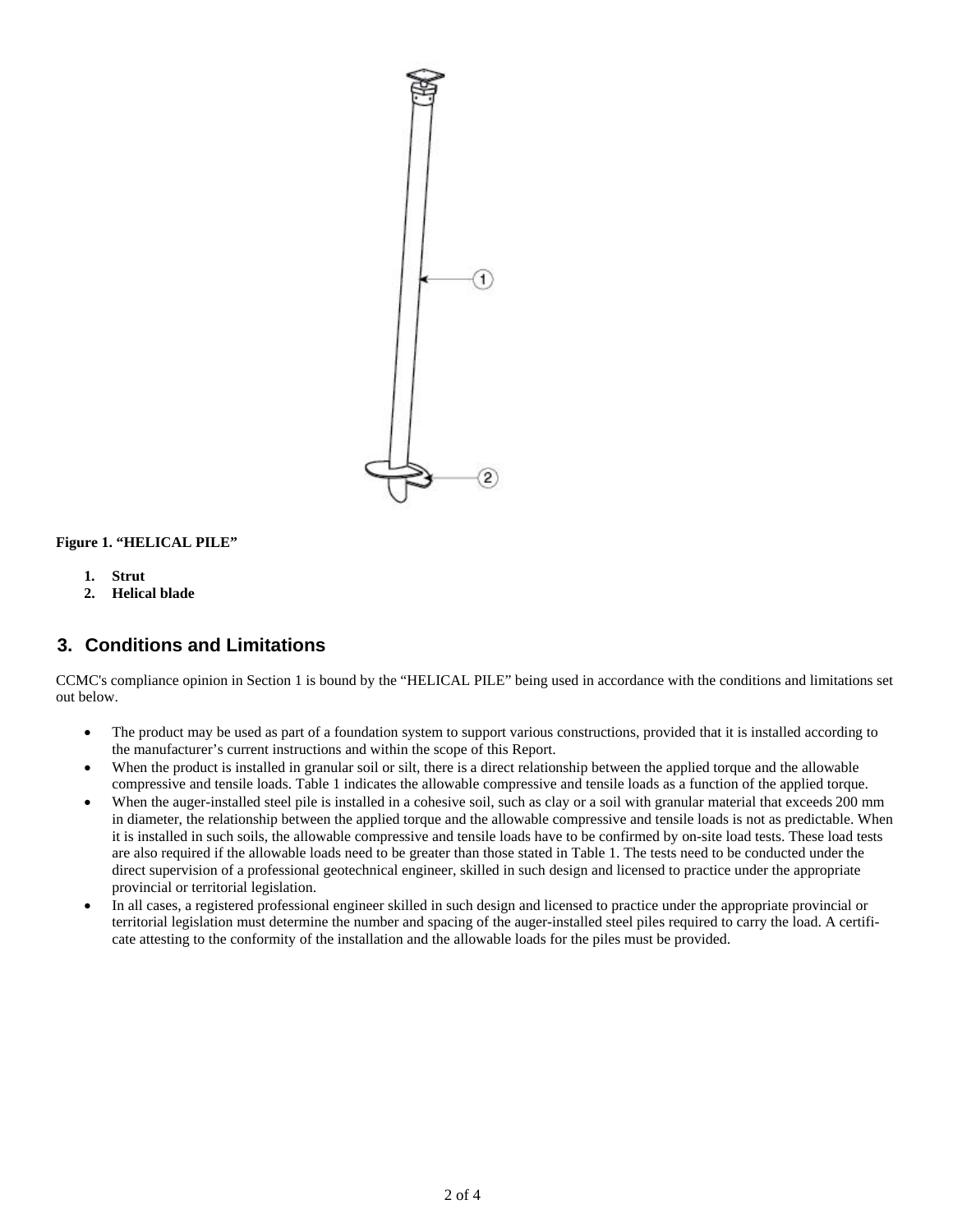| <b>Table 1. Allowable Compressive and Tensile Loads</b> |
|---------------------------------------------------------|
| for the Proposed Auger-installed Pile in Granular Soil  |
| or Silt $\overline{\phantom{a}}$                        |

|                       |         | <b>Allowable Loads</b> |         |                |         |
|-----------------------|---------|------------------------|---------|----------------|---------|
| <b>Applied Torque</b> |         | Compression            |         | <b>Tension</b> |         |
| Nm                    | (lbf)   | kN                     | $(lb)$  | kN             | $($     |
| 678                   | 500     | 20                     | 4500    | 12             | 2 700   |
| 1017                  | 750     | 23                     | 5175    | 15             | 3 3 7 5 |
| 1 3 5 6               | 1 000   | 27                     | 6 0 7 5 | 18             | 4 0 5 0 |
| 1695                  | 1 250   | 30                     | 6750    | 20             | 4 500   |
| 2034                  | 1500    | 33                     | 7 425   | 23             | 5 1 7 5 |
| 2373                  | 1750    | 37                     | 8 3 2 5 | 26             | 5 8 5 0 |
| 2712                  | 2000    | 40                     | 9000    | 29             | 6 5 25  |
| 3 0 5 1               | 2 2 5 0 | 44                     | 9900    | 32             | 7 200   |
| 3 3 9 0               | 2500    | 47                     | 10575   | 34             | 7650    |
| 3728                  | 2750    | 51                     | 11 475  | 37             | 8 3 2 5 |
| 4 0 6 7               | 3 0 0 0 | 54                     | 12150   | 40             | 9 0 0 0 |
| 4406                  | 3 2 5 0 | 57                     | 12825   | 42             | 9450    |
| 4745                  | 3500    | 61                     | 13725   | 45             | 10125   |
| 5 0 8 4               | 3750    | 64                     | 14 400  | 48             | 10 800  |
| 5 4 2 3               | 4 0 0 0 | 68                     | 15 300  | 51             | 11 475  |
| 5762                  | 4 2 5 0 | 71                     | 15975   | 54             | 12 150  |
| 6101                  | 4500    | 74                     | 16 650  | 57             | 12 825  |
| 6440                  | 4750    | 78                     | 17550   | 59             | 13 275  |
| 6779                  | 5 0 0 0 | 81                     | 18 225  | 62             | 13 950  |
| 7457                  | 5 500   | 88                     | 19800   | 67             | 15 075  |
| 8135                  | 6000    | 95                     | 21 37 5 | 72             | 16 200  |

#### **Note to Table 1:**

- 1 The allowable loads identified in this table are only valid when the product is installed in granular soil or silt. The applied torque is the average of the values attained within the last 600 mm of installation. Special attention is required when the auger-installed steel piles are installed in a recently backfilled site or where the granular material exceeds 200 mm in diameter or in cohesive soils. In these cases, Table 1 does not apply and the allowable loads need to be determined by on-site confirmatory testing.
	- The installation of the auger-installed steel pile must be carried out as per the manufacturer's instructions. The anchors must be screwed into the ground to below the frost line using mechanized equipment. The anchor is rotated into the ground with sufficient applied downward pressure (crowd) to advance the anchor one pitch distance per revolution. The anchor is advanced until the applied torque value attains a specified value. Extensions are added to the central shaft as needed. The applied loads may be tensile (uplift), compressive (bearing), shear (lateral), or a combination thereof. Helical anchors are rapidly installed in a wide variety of soil formations using a variety of readily available equipment. They are immediately ready for loading after installation.